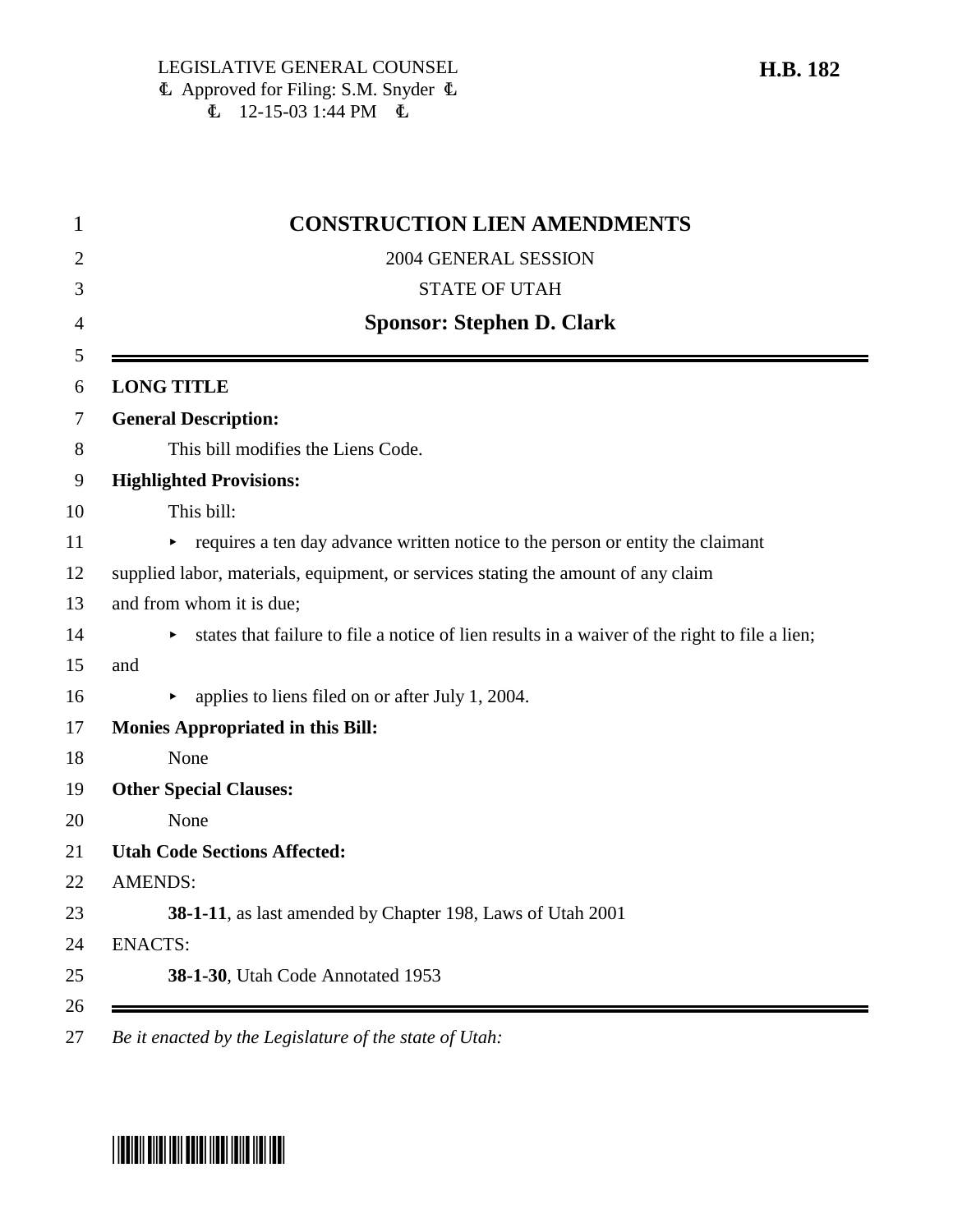**H.B. 182 12-15-03 1:44 PM**

28 Section 1. Section **38-1-11** is amended to read: 29 **38-1-11. Enforcement -- Time for -- Lis pendens -- Action for debt not affected --** 30 **Instructions and form affidavit and motion.** 31 (1) [A] After a lien claimant provides a written notice pursuant to Section 38-1-30, a 32 lien claimant shall file an action to enforce the lien filed under this chapter within: 33 (a) 12 months from the date of final completion of the original contract not involving a 34 residence as defined in Section 38-11-102; or 35 (b) 180 days from the date the lien claimant last performed labor and services or last 36 furnished equipment or material for a residence, as defined in Section 38-11-102. 37 (2) (a) Within the time period provided for filing in Subsection (1) the lien claimant 38 shall file for record with the county recorder of each county in which the lien is recorded a 39 notice of the pendency of the action, in the manner provided in actions affecting the title or 40 right to possession of real property, or the lien shall be void, except as to persons who have 41 been made parties to the action and persons having actual knowledge of the commencement of 42 the action. 43 (b) The burden of proof shall be upon the lien claimant and those claiming under him 44 to show actual knowledge. 45 (3) This section may not be interpreted to impair or affect the right of any person to 46 whom a debt may be due for any work done or materials furnished to maintain a personal 47 action to recover the same. 48 (4) (a) If a lien claimant files an action to enforce a lien filed under this chapter 49 involving a residence, as defined in Section 38-11-102, the lien claimant shall include with the 50 service of the complaint on the owner of the residence: 51 (i) instructions to the owner of the residence relating to the owner's rights under Title 52 38, Chapter 11, Residence Lien Restriction and Lien Recovery Fund Act; and 53 (ii) a form affidavit and motion for summary judgment to enable the owner of the 54 residence to specify the grounds upon which the owner may exercise available rights under 55 Title 38, Chapter 11, Residence Lien Restriction and Lien Recovery Fund Act. 56 (b) The lien claimant may file a notice to submit for decision on the motion for 57 summary judgment. The motion may be ruled upon after the service of the summons and 58 complaint upon the nonpaying party, as defined in Section 38-11-102, and the time for the